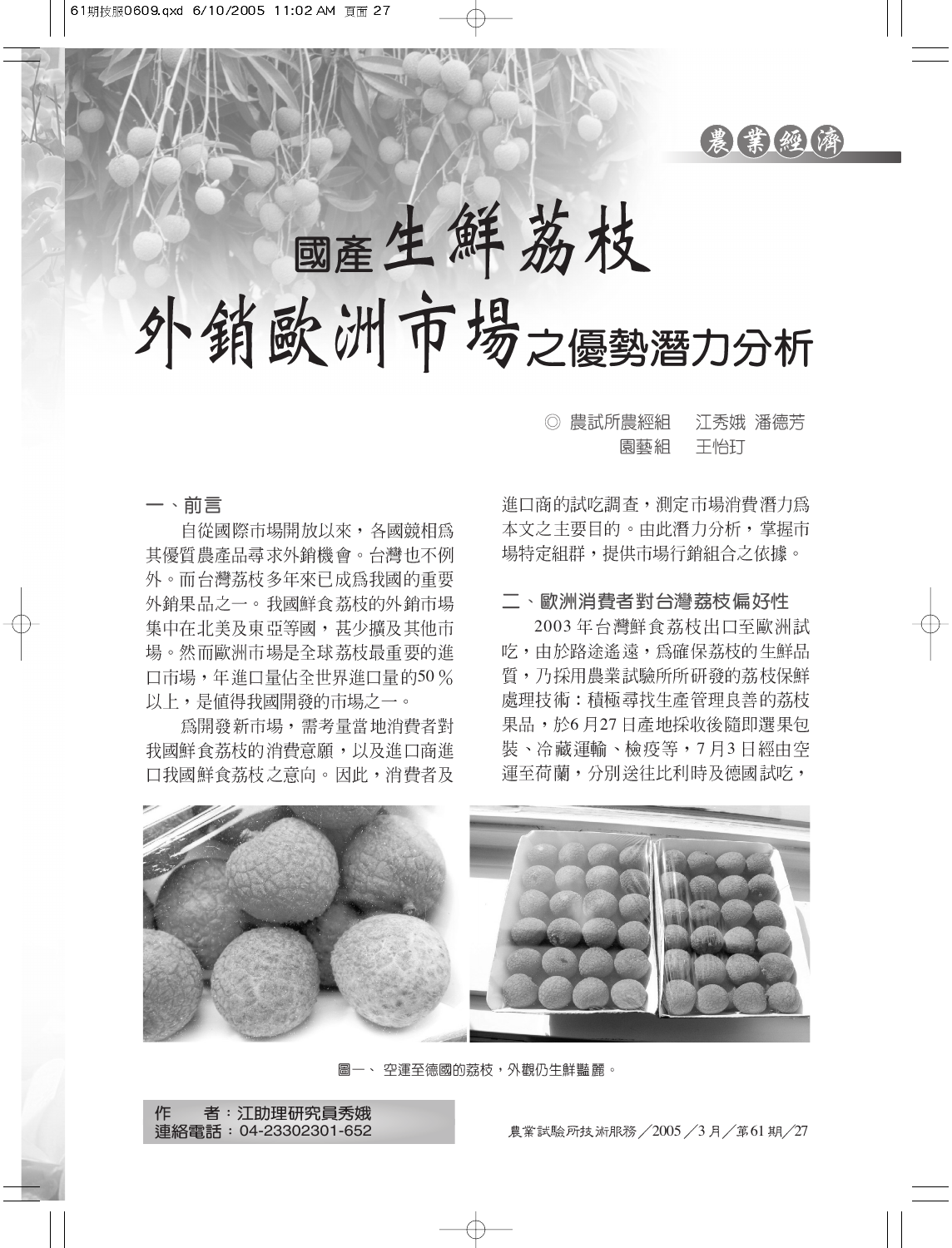

送到消費者手中之荔枝皆維持良好生鮮品 質(圖一)。

本次試吃調查,共計蒐集609份消費 問卷, 荷蘭207 份, 德國200 份, 比利時  $202$ 份。其中男性佔61%,年齡以30~50 歲為主,佔45%;受訪者的經濟狀況以家 庭每月所得1500~3000 歐元 (約為台幣6 萬~12萬元)最多,佔總樣本的42%。

受訪者中渦去曾經吃過荔枝的共有 502人, 佔82%, 顯示歐洲消費荔枝產品 相當普及。其中覺得荔枝好吃的有457 人,佔吃過荔枝的受訪者九成以上,表示 歐洲消費者對於荔枝的偏好相當高。

而試吃後認為台灣荔枝好吃的受訪者 共有523人 (表一),佔總樣本的86%。 其中德國有90%的受訪者喜愛台灣的荔 枝。有部分受訪者原來不喜歡荔枝,卻認 為台灣荔枝好吃;也有未曾吃過荔枝的受 訪者,試吃過後即認為台灣荔枝新鮮好 吃,足見台灣荔枝於歐洲市場鮮度條件是 相當受歡迎的。

三、市場競爭優勢評估

荔枝外銷歐洲具有產品生鮮與季節分 散之優勢。本次試吃也訪問荷蘭、德國、 比利時之16個主要水果進口商,調査其對 台灣鮮食荔枝的進口意願。接受調査的進 口商100%肯定台灣的荔枝,其中高達75 %願意進口台灣的荔枝。且願意進口台灣 荔枝的進口商,66%認為台灣荔枝的合理 淮口價格為每公斤6歐元以下,而有34% 願意支付6歐元以上之價格。可見我國荔 枝的品質深受進口商的肯定,只要產品品 質夠好,一定可以得到較好利潤。因此, 我國荔枝生鮮品質之特性為市場競爭優勢 條件之一。

本次受訪的進口商皆曾進口過荔枝, 其淮口荔枝的原產地以泰國、以色列為 **丰,其次為南非、馬達加斯加等地,詳如** 

| 國家別 | 好吃(人)(%) | 不好吃(人)(%) | 無意見(人)(%)                    | 合計(人)(%) |
|-----|----------|-----------|------------------------------|----------|
| 荷蘭  | 170(82)  | 36(17)    | 1(1)                         | 207(100) |
| 德國  | 179(90)  | 19(9)     | 2(1)                         | 200(100) |
| 比利時 | 174(86)  | 28(14)    | $\qquad \qquad \blacksquare$ | 202(100) |
| 合計  | 523(86)  | 83 (13)   | 3(1)                         | 609(100) |

表一、受訪者對台灣荔枝感受分配表

資料來源:本研究調查整理。

| 表 |  |  | ■歐洲進口商進口荔枝來源 |
|---|--|--|--------------|
|---|--|--|--------------|

| 來源國   | 泰國 | 以色列 | 中國大陸 | 越南 | 澳洲 | 南非 | 馬達加斯加 | 模里西斯 | 台灣 | 其他 |
|-------|----|-----|------|----|----|----|-------|------|----|----|
| 頻率(%) | 63 | 63  |      |    | 3  | 56 | 38    |      |    | 50 |

資料來源:本研究調查整理。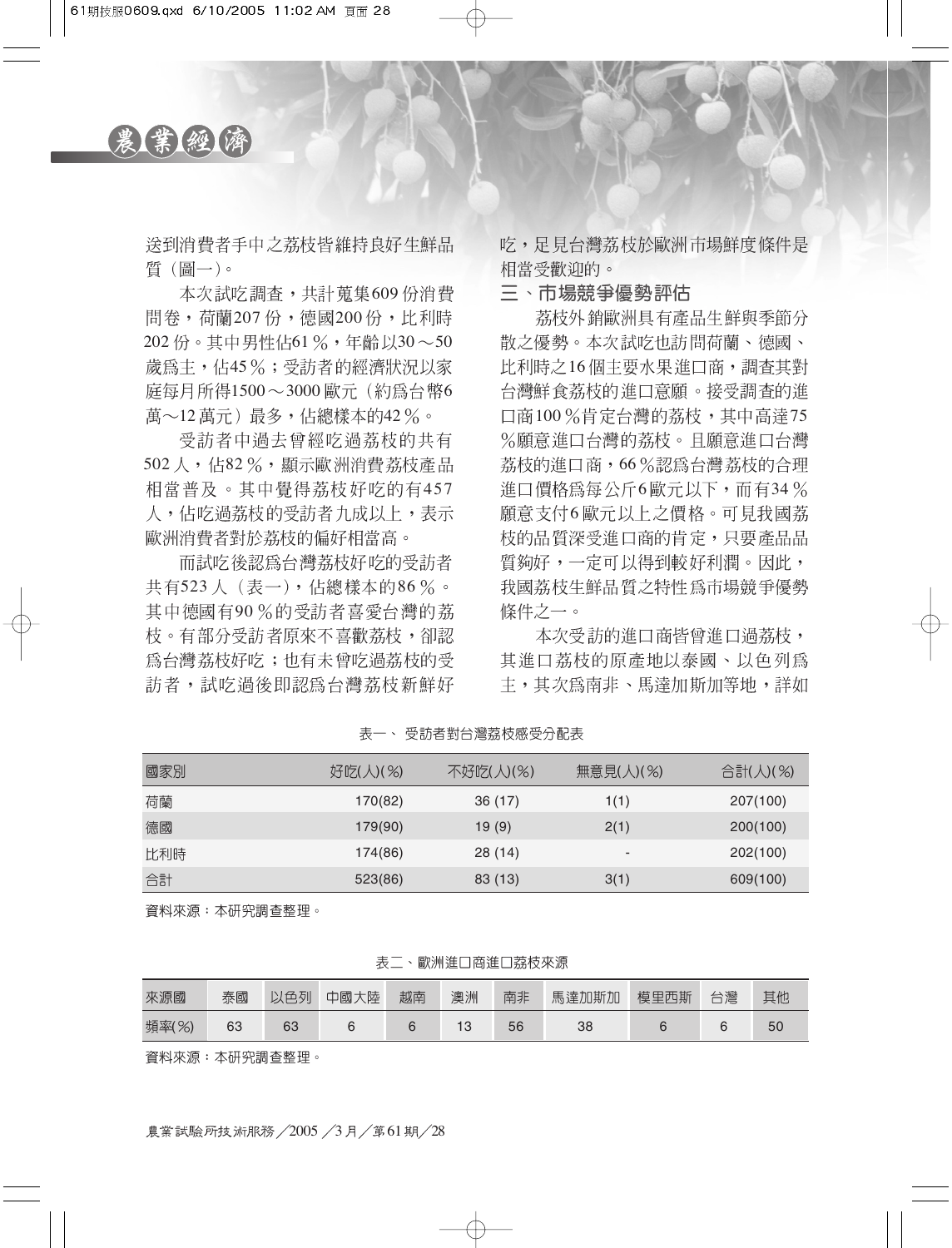

表二。而歐洲地區進口荔枝的月別以11 月、12月、1月、2月為主,其次為6月、 7月。其進口較少的月份爲3月、4月、9 月與10月。由於我國荔枝丰產期與歐洲主 要進口來源國一泰國的產期相差一個月, 形成市場時間有效區隔,為荔枝開拓歐洲 市場之優勢條件之二。

相較於過去消費或進口荔枝的經驗, 本次所訪問的消費者及進口商對於台灣的 鮮食荔枝都持肯定的態度。因此,生產管 理良善的高品質荔枝,加上我國優異的保 鮮處理技術,與時間區隔所形成的市場機 會,有利於我國鮮食荔枝行銷歐洲市場。

表三、荔枝歐洲市場分配羅吉斯諦 (Logistic) 測 定係數

| 變項                           | 係數         | 係數全距   |
|------------------------------|------------|--------|
| 常數                           | -1.2180    |        |
| 性別                           |            | 0.8394 |
| 男                            | $-0.0739$  |        |
| 女                            | 0.0739     |        |
| 年齡                           |            | 1.0169 |
| (30 歲以下)                     | 0.7740     |        |
| $   (30 - 50 \frac{1}{100})$ | $-0.5311*$ |        |
| Ⅲ(50 歳以上)                    | $-0.2429$  |        |
| 所得                           |            | 1.1998 |
| (1500歐元以下)                   | 0.8394     |        |
| (1500~3000歐元)                | $-0.3604$  |        |
| Ⅲ(3001 歐元以上)                 | $-0.4790$  |        |

\*表示該變數於95%顯著水準下顯著。

|  | 表四、荔枝歐洲消費者群組機率分配 |  |
|--|------------------|--|
|--|------------------|--|

| 組別                        | 性別           |              | 年齡 <sup>z</sup> |              | 所得Y                                  |              |              | 機率分配                                 | 排序   |                |
|---------------------------|--------------|--------------|-----------------|--------------|--------------------------------------|--------------|--------------|--------------------------------------|------|----------------|
|                           | 男            | 女            |                 | $\vert\vert$ | $\left\vert \right\vert \right\vert$ |              | Ш            | $\left\vert \right\vert \right\vert$ | ( %) |                |
| $\mathbf{1}$              | $\checkmark$ |              | $\checkmark$    |              |                                      | $\checkmark$ |              |                                      | 58.0 | $\overline{c}$ |
| $\sqrt{2}$                | $\checkmark$ |              |                 | $\vee$       |                                      | $\checkmark$ |              |                                      | 27.2 |                |
| $\ensuremath{\mathsf{3}}$ | $\checkmark$ |              |                 |              | $\checkmark$                         | v            |              |                                      | 33.3 |                |
| $\overline{4}$            |              | $\checkmark$ | $\checkmark$    |              |                                      | $\checkmark$ |              |                                      | 61.5 | 1              |
| $\mathbf 5$               |              | $\checkmark$ |                 | $\checkmark$ |                                      | v            |              |                                      | 30.2 |                |
| $\,6\,$                   |              | $\checkmark$ |                 |              | $\vee$                               | V            |              |                                      | 36.6 | $\,3$          |
| $\overline{7}$            | $\checkmark$ |              | $\checkmark$    |              |                                      |              | $\checkmark$ |                                      | 29.4 |                |
| $\,8\,$                   | $\checkmark$ |              |                 | $\vee$       |                                      |              | $\checkmark$ |                                      | 10.1 | 18             |
| $\boldsymbol{9}$          | v            |              |                 |              | $\checkmark$                         |              | $\checkmark$ |                                      | 13.1 |                |
| $10$                      |              | $\checkmark$ | $\checkmark$    |              |                                      |              | $\checkmark$ |                                      | 32.5 |                |
| 11                        |              | $\checkmark$ |                 | $\checkmark$ |                                      |              | $\checkmark$ |                                      | 11.6 |                |
| 12                        |              | $\checkmark$ |                 |              | $\checkmark$                         |              | ٧            |                                      | 14.8 |                |
| $13$                      | $\checkmark$ |              | $\checkmark$    |              |                                      |              |              | $\checkmark$                         | 27.0 |                |
| 14                        | $\checkmark$ |              |                 | $\vee$       |                                      |              |              | $\checkmark$                         | 9.1  | $19$           |
| 15                        | v            |              |                 |              | $\checkmark$                         |              |              | v                                    | 11.8 |                |
| 16                        |              | $\checkmark$ | $\checkmark$    |              |                                      |              |              | $\checkmark$                         | 30.0 |                |
| 17                        |              | $\checkmark$ |                 | $\checkmark$ |                                      |              |              | $\checkmark$                         | 10.4 | $17$           |
| 18                        |              | v            |                 |              | $\vee$                               |              |              | $\checkmark$                         | 13.4 |                |

z I 表(30歲以下) : II 表(30~50歲) : III 表(50歲以上) 。

y Ⅰ 表(1,500 歐元以下) ; Ⅱ 表(1,500 ~ 3,000 歐元) ; Ⅲ 表(3,001 歐元以上) 。

農業試驗所技術服務/2005/3月/第61期/29